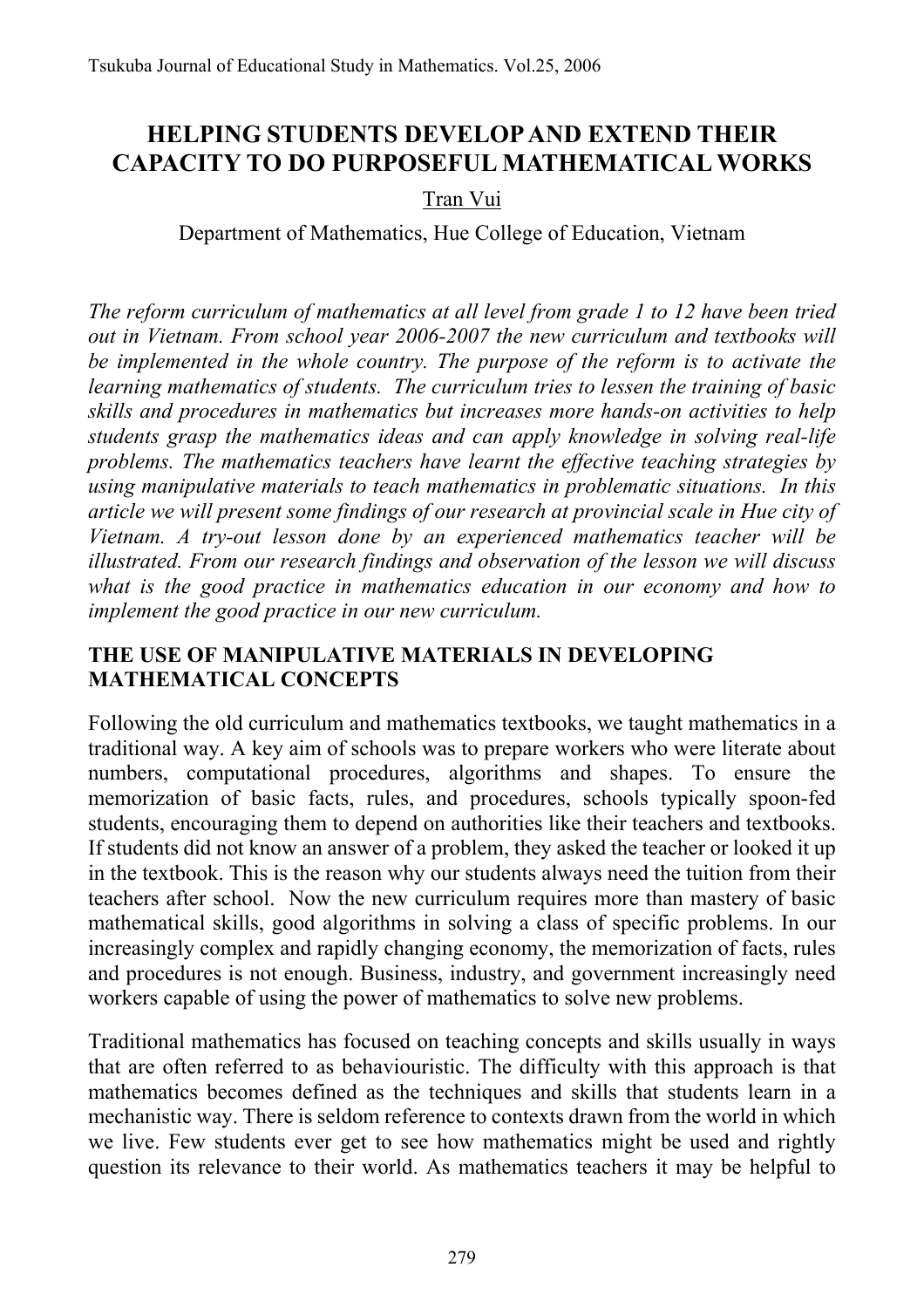think of our role as helping students develop and extend their capacity to do purposeful and worthwhile mathematical work.

The teaching of mathematics is changing. We are challenging the old paradigm of teaching and considering a new paradigm based on theory and research that has clear applications to instruction. The teacher ought to think of teaching in terms of several principal hands-on activities. The new paradigm of teaching is to help students construct their knowledge in an active way while working cooperatively with classmates so that their talents and competencies are developed. The activity 1 below was revised from try out mathematics textbook grade 5 (page 78).

**Activity 1**. Use Figure 1. Student A shades any number of squares on one of the 10 10 square-grids. Student B answers the questions below the square-grid. Student A checks the answers given by Student B. Each student shades the square-grid twice and answers the questions twice.

| No. of squares: |                 |  |  |
|-----------------|-----------------|--|--|
| Fraction:       | No. of squares: |  |  |
|                 | Fraction:       |  |  |
| Percentage:     | Percentage:     |  |  |

Figure 1. Some student liked to draw beautiful pictures

Some students liked to draw beautiful pictures such as dogs, houses, robots with the polygon shape and asked their peers to answer the above questions. They realized that the shaded region was not necessary a set of small squares but also any polygon that its area can be found easily. To do this activity most students feel that they were free to raise the questions, and knowledge of mathematics constructed was from their figures not from the teacher. This activity gave a good intuition on the relationship between fractions, decimals and percentages, students actively involved in doing their works.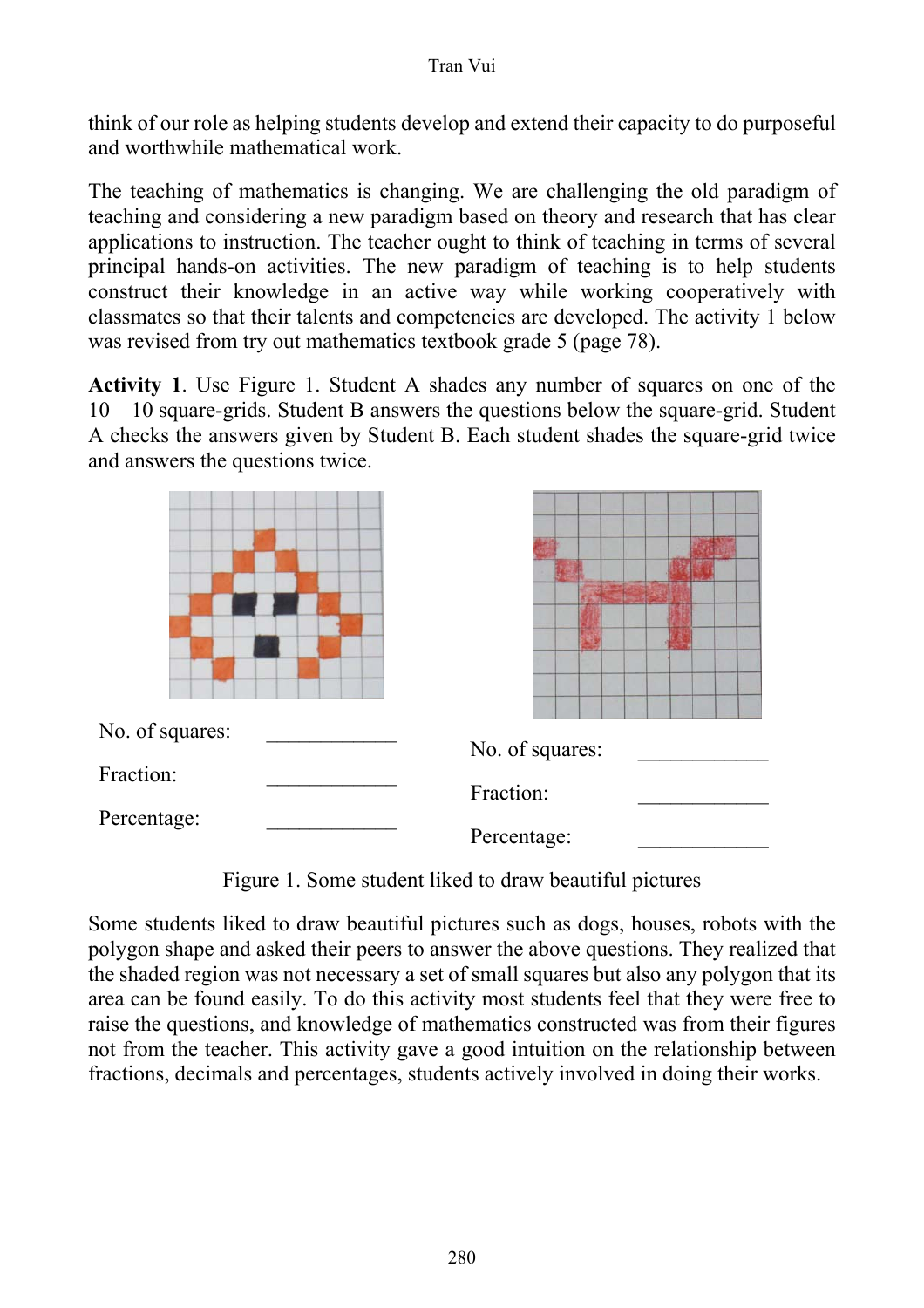

## **DEVELOPING MATHEMATICAL CONCEPTS FROM REAL-LIFE CONTEXTS**

Traditional mathematics has focused on teaching concepts and skills usually in ways, which are often referred to as behaviouristic. The difficulty with this approach is that mathematics becomes defined as the techniques and skills that students learn in a mechanistic way. There is seldom reference to contexts drawn from the world in which we live. Few students ever get to see how mathematics might be used and rightly question its relevance to their world. As mathematics classroom teachers it may be helpful to think of our role as helping students develop and extend their capacity to do purposeful and worthwhile mathematical work. The critical manifestation of mathematics power in the mathematics investigation lies in the students' abilities to employ mathematical thinking, understanding, tools, techniques and communication skills.

**Activity 2.** Students in a class are surveyed to find their favourite fruits. The fractions, decimals and percentages of each fruit choice are determined. These percentages are then marked on a 100cm strip of paper, where 1cm length represents 1%. The strip is then bent into the shape of a circle to make a pie chart. In this activity the students work in groups of four, they generate their own data, make graphs and analyses, and present these findings back to the whole class.

These activities are designed to reinforce the general concepts, imagination and concept of conversion from fractions to percentages.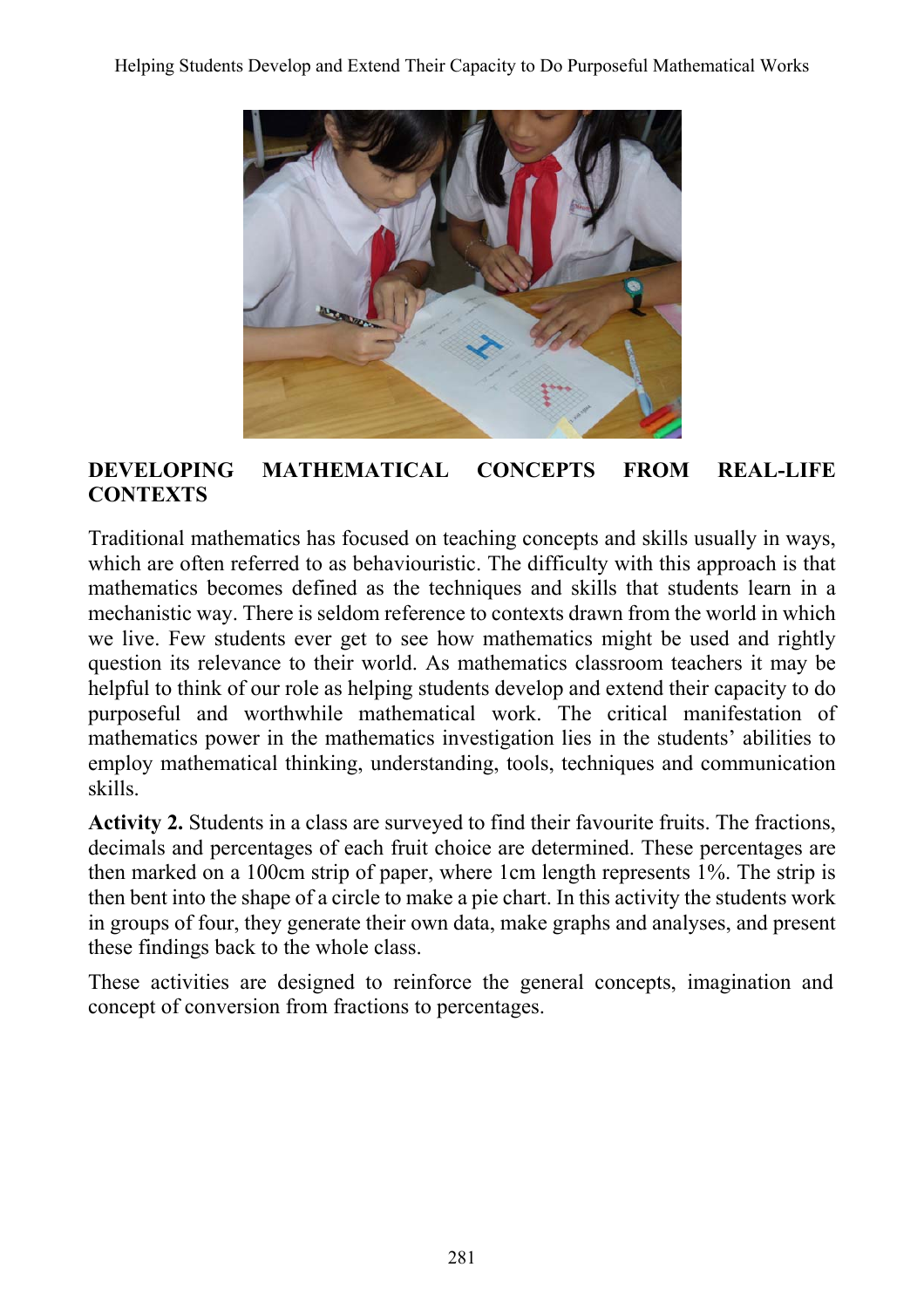Tran Vui



Students record their own data in the table 1:

| Fruits          | Apple | Banana | Lychee   Mango   Orange | Total |
|-----------------|-------|--------|-------------------------|-------|
| No. of students |       |        |                         |       |

Table 1. The number of students favouring each type of fruits.

Using these data students make a bar chart to compare the number of students favouring each type of fruits. And then students determine and write down the fractions, decimals and percentages of each fruit choice in the table 2.

| Fruits      | Apple | Banana | Lychee | Mango | Orange |
|-------------|-------|--------|--------|-------|--------|
| Fractions   |       |        |        |       |        |
| Decimals    |       |        |        |       |        |
| Percentages |       |        |        |       |        |

Table 2. The fractions, decimals and percentages of each fruit choice.

The real-life problems are of real relevance to students, because they impinge on their everyday lives. When tackling such problems, students may draw on any knowledge, skills and understanding at their disposal, including those from outside mathematics. Real-life problems are often ill-defined, contain insufficient or redundant information, and may have several alternative solutions. When a problem is obtained, it is put into practice.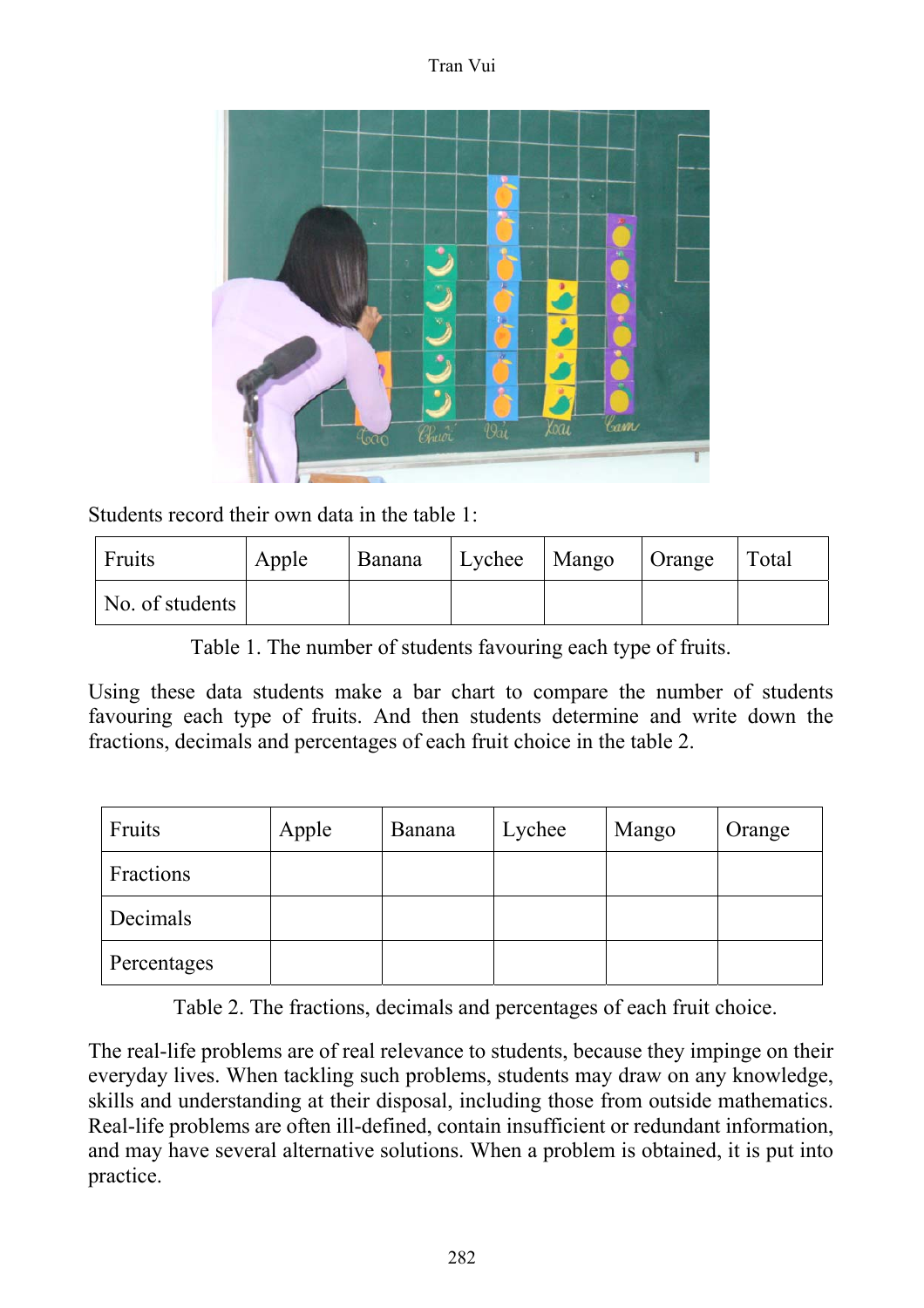| Trái cây           | Táo            | Chuối        | Vải     | Xoài         | Cam          |
|--------------------|----------------|--------------|---------|--------------|--------------|
| Phân số            | $\frac{2}{24}$ | $rac{b}{24}$ | 土<br>24 | $rac{4}{24}$ | $rac{6}{24}$ |
| šố thập phân       | O,08           | 0.21         | O, 29   | 0,17         | O, 25        |
| Ti số phân<br>trām | $8\%$          | %<br>21      | 29%     | 17 %         | 25%          |

In one pilot class of 24 students, the data obtained by students as shown in the table 3.

Table 3. The data generated by students in a class of 24 students.

Most of students got the difficulty in deciding which decimals they should use when transfer fractions  $\frac{2}{24} = 0.083$ ,  $\frac{5}{24} = 0.208$ ,  $\frac{7}{24} = 0.291$ ,  $\frac{4}{24} = 0.166$  to the decimals.

Some students asked why  $\frac{4}{24} = 2 \times \frac{2}{24} = 2 \times 0.08 = 0.16$ 24 24  $=2\times\frac{2}{\gamma}=2\times0.08=0.16$  but the approximate decimal was 0.17. Most of students did not check the condition  $8\% + 21\% + 29\% + 17\% + 25\% =$ 100%.

These percentages are then marked on a 100cm strip of paper, where 1cm length represents 1%. The strip is then bent into the shape of a circle to make a pie chart.

Students made their own the pie chart from the data generated.



If we totally direct the activity, the problem becomes ours not the students who will subsequently lose interest. How can we expect students to use mathematics outside school if we never give them a chance to make decisions in the classroom? The students have to be given the chance to learn from their own mistakes.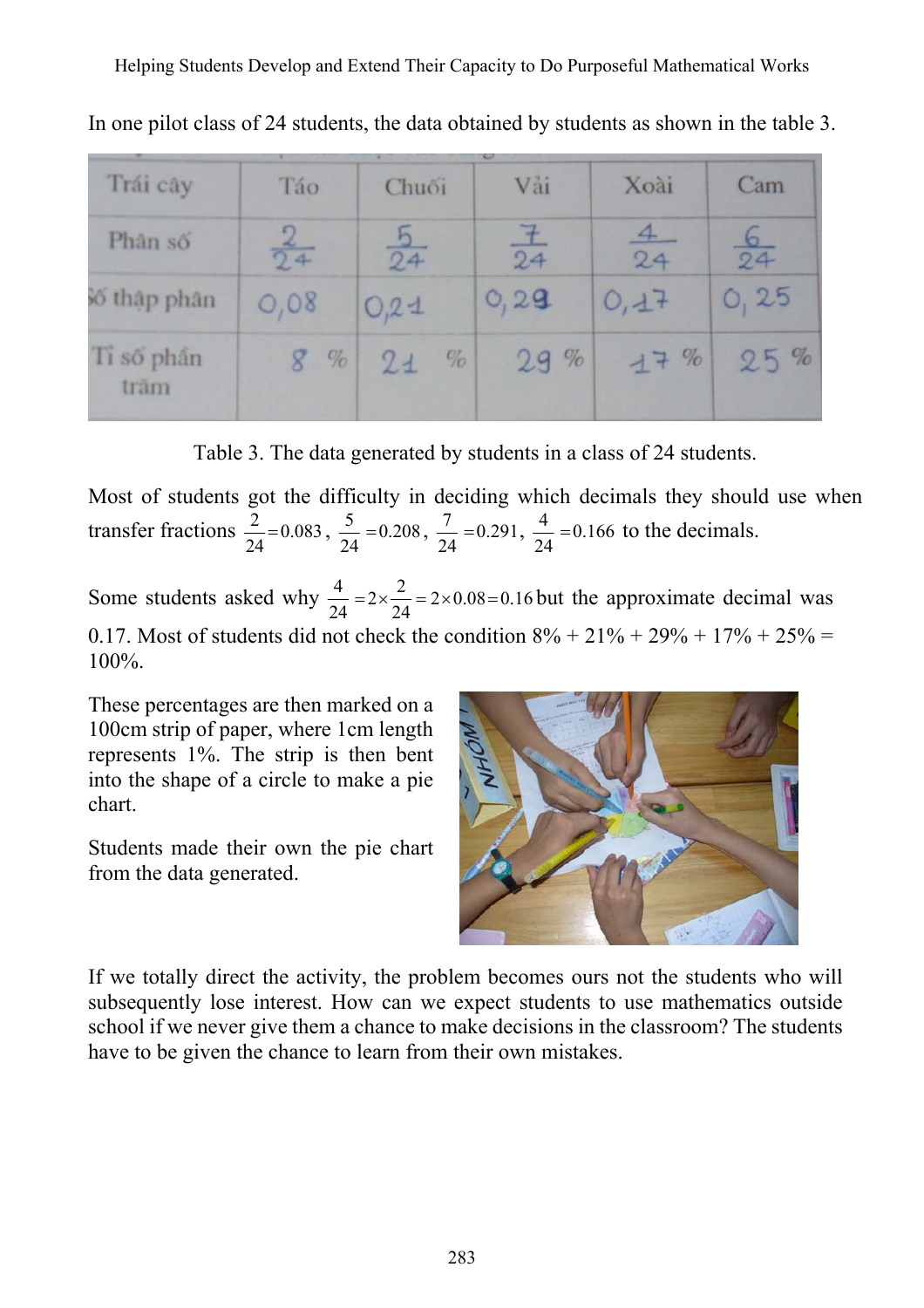| Hirsch Blond Jr.<br>Quan air balls all cit title blarg, vidt cic all litte the days van bing use.                                                                                                                                                                                                                                       |  |                         |  |            |  |
|-----------------------------------------------------------------------------------------------------------------------------------------------------------------------------------------------------------------------------------------------------------------------------------------------------------------------------------------|--|-------------------------|--|------------|--|
| Trainly The Class Via New Case They                                                                                                                                                                                                                                                                                                     |  |                         |  | <b>MIS</b> |  |
| $\frac{M\left(H\right)_{\text{max}}}{\text{length of the case}}\begin{bmatrix} 1 & 1 & 1 \\ 0 & -1 & 1 \\ 0 & -1 & 1 \end{bmatrix}\begin{bmatrix} 1 & 1 & 1 \\ 0 & -1 & 1 \\ 0 & 0 & 1 \end{bmatrix}\begin{bmatrix} 1 & 1 & 1 \\ 0 & 1 & 1 \\ 0 & 0 & 1 \end{bmatrix}\begin{bmatrix} 1 & 1 & 1 \\ 0 & 1 & 1 \\ 0 & 0 & 1 \end{bmatrix}$ |  |                         |  |            |  |
| Hook Abia 2.<br>10ty ade Audi city plant all, so thay plan vi it at plan when the rail low-<br>millions on one an hite the date carefulny can                                                                                                                                                                                           |  |                         |  |            |  |
| THEFT                                                                                                                                                                                                                                                                                                                                   |  | The Class Vit Xets Catt |  |            |  |
| <b>Plate and</b><br><b>STATISTICS</b>                                                                                                                                                                                                                                                                                                   |  |                         |  |            |  |
| wayne ask 0,554 ass are as                                                                                                                                                                                                                                                                                                              |  |                         |  |            |  |
| Harpton ( 8 p.279 23 8 41 5 36 6<br>$\Delta\Delta\omega_{\rm{eff}}=0.7$                                                                                                                                                                                                                                                                 |  |                         |  |            |  |
| Hoat Aleg 3<br>itter of hide di high qua-<br>has had been on you at hew.<br>the Asia his life to valv.<br>this trip life, of On an<br>phase mass who may live and<br>m                                                                                                                                                                  |  |                         |  |            |  |

The experience of having worked on a real-life situation may motivate and enable students to perceive the value of techniques when they are introduced. Students may, however, still not able to use the techniques on their own unless they are given further opportunities to apply them in various other real investigative contexts.

## **USING DYNAMIC MODELS TO MAKE MATHEMATICS INTERESTING**

## **Activity 3.**

Work in pair using moving circles.

Instructions:

- 1) Student A rotates the moving circle to an arbitrary marked position.
- 2) Student B answers the questions in the figure .
- 3) Student A checks the answers given by Student B.
- 4) Repeat (1) to (3) to begin with Student B.

The students are familiar with moving circles in learning fraction as part of a whole. This time they were excited with learning percentage with the same model. Some students liked to rotate with two or three moving circles and asked their peers to answer some questions created by curious students such as what is the fraction of each part of the circle, what is the percentage and how to count them faster.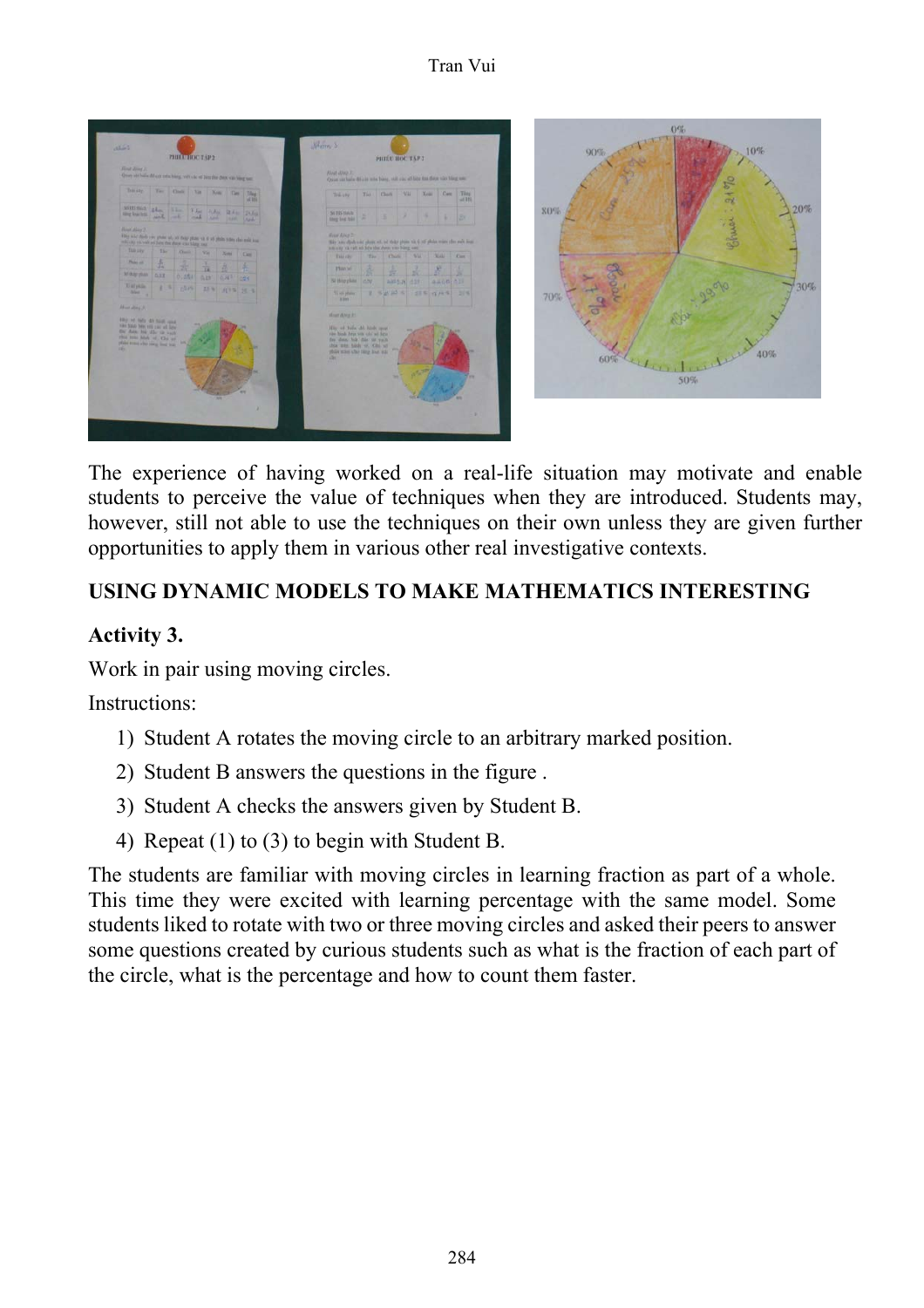Helping Students Develop and Extend Their Capacity to Do Purposeful Mathematical Works



Figure 2. Some students liked to rotate with two or three moving circles

The dynamic models really make mathematics interesting. This model can be presented effectively by dynamic software such as Geometer's Sketchpad.

## **PROBLEM SOLVING AS AN EFFECTIVE TEACHING STRATEGY**

The need for problem solving work plays a vital role in our reform mathematics curriculum but how one can use this method depends much on the "teaching styles" of a teacher and the "learning styles" of the students. The students and class-room teachers are not familiar with the problem solving strategies. They still want to teach more algorithmic procedures to students to be sure their students can get high scores in the examination.

## **Problem 1.**

The pie chart on the right shows the means of transportation that 80 students using to go to school. In the chart the percentage of student using motorbikes is missing. Using the chart to find:

Number of students walked: Number of students used bicycles: Number of students sent by motorbikes: Walk: 50% Cars Motobykes ?% Bicycle: 25% 5%

Number of students sent by cars:

The pie chart in problem 1 has a missing number, students felt difficult to find it. They have to guess and check their prediction and then find the method to solve the problem. At the beginning students got stuck because this is a no routine problem. They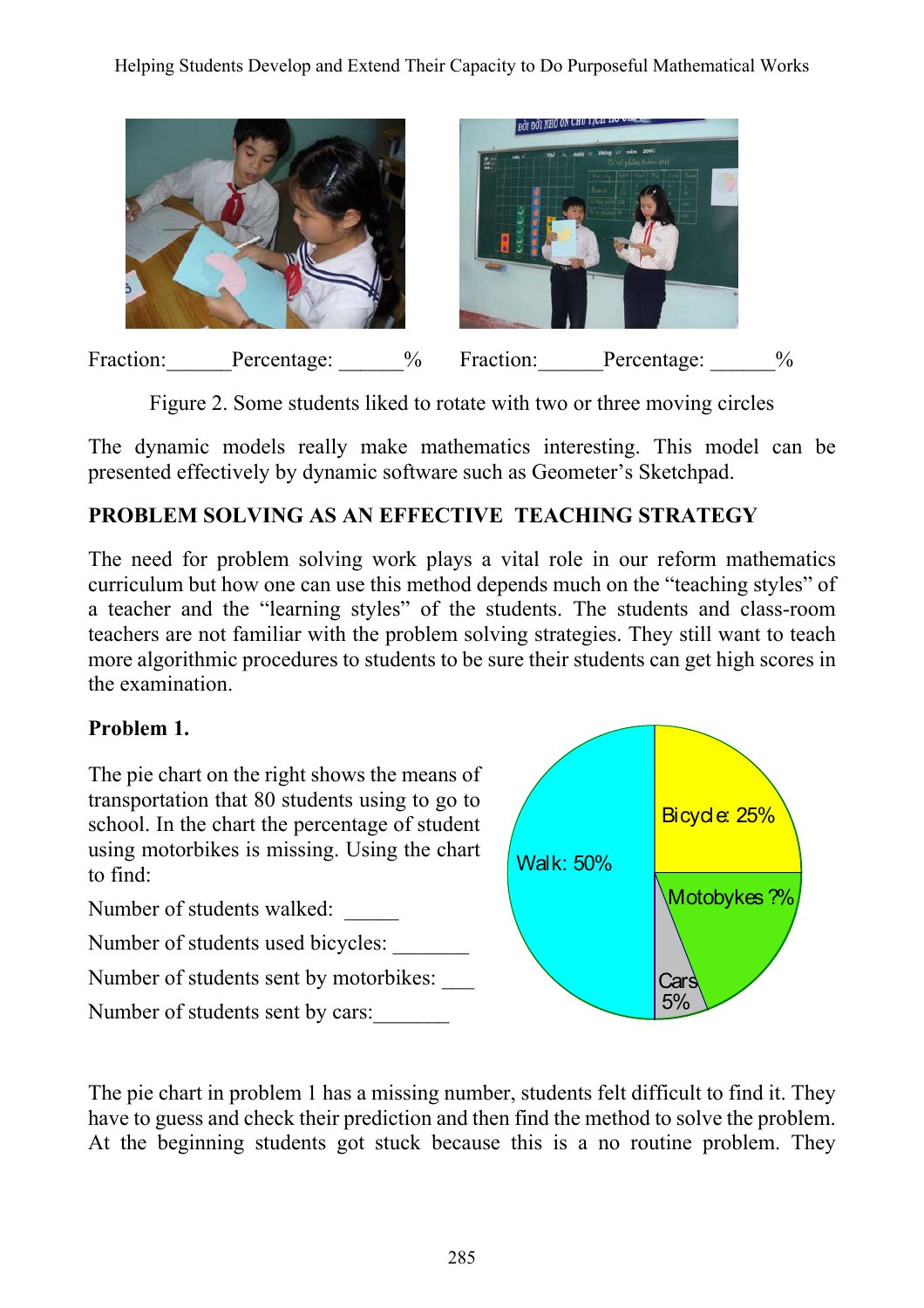#### Tran Vui

exchange the ideas in group of four to find an effective approach to solve the problem. A solution of one group was illustrated below.

Lời giải: Ri soi phan tram soiem di lang re maig:  $100 - C50 + 25 + 5 = 20 (%)$ Po hoc sinh di hoc lo!  $(40x50): 400 = 200$  har ninh So her sinh di xe dap ...... (40x25):100= 10 (Roc ninh) So her rinh di oto : (40+5): 100 = 2 Choc ninh 80 hor sinh di re may :...... C40×20):100=8 CRoc. sinh  $\begin{array}{c} \hline \end{array}$ 

## **Problem 2.**

The pie chart on the right shows the ranking of the mathematics achievement of grade 5 students in Tran Quoc Toan school. The percentage of good students is missing. If the number of good students is 120. Find the number of students with excellent number of students with excellent Good: . . .%?<br>achievement, average achievement.



In problem 2, students wondered why the total number of grade 5 students was not given. And then another number was missing. When they understand the meaning of percentage as learnt above, they feel confident to solve this problem.

## **DISCUSSION**

The aim of good practice in teaching mathematics is to help students make sense of their world by equipping them with mathematical skills. These skills include content skills or "what mathematicians know" and process skills or "what